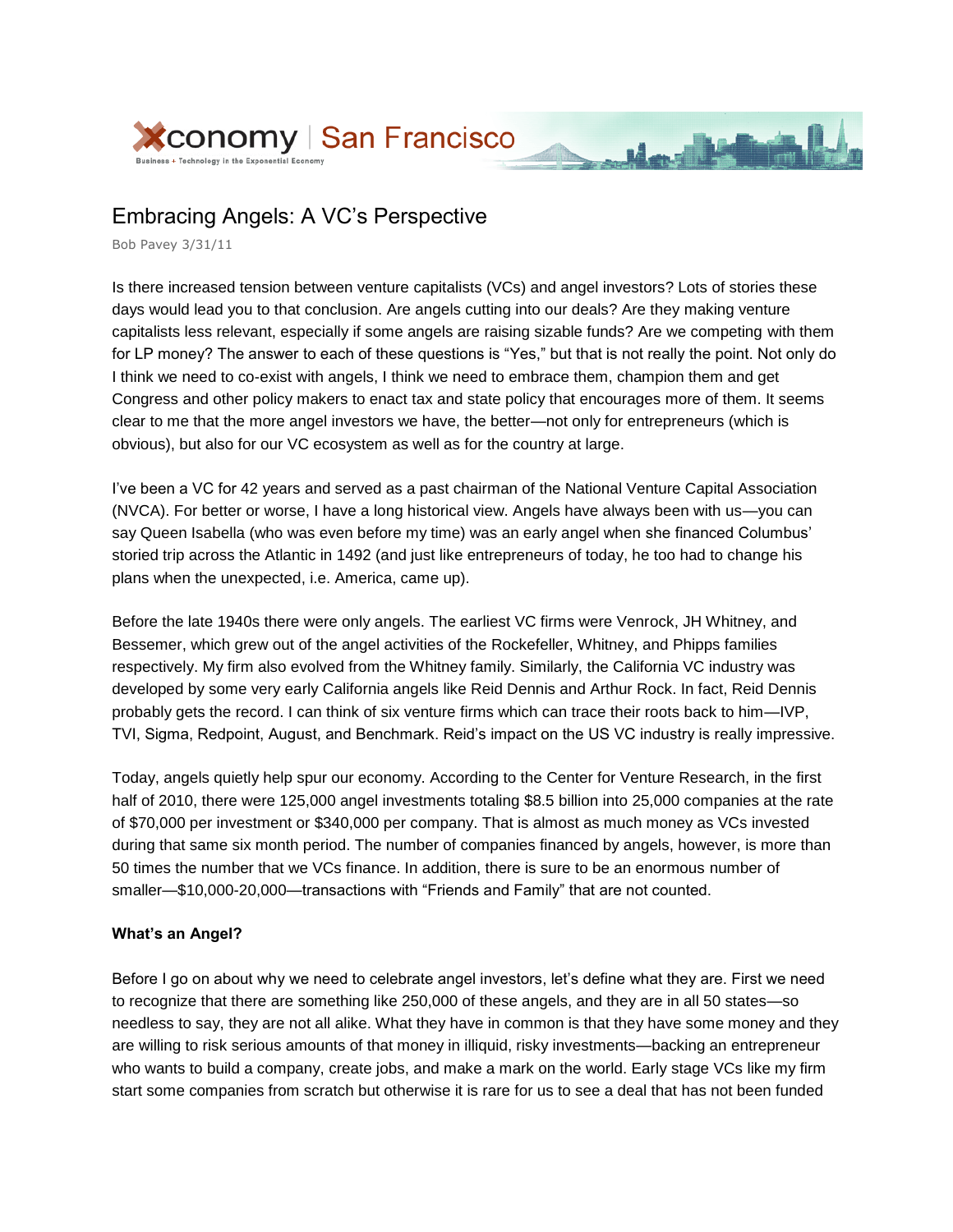by an angel. The majority of angels invest their own money (as opposed to VCs who invests a pool of money from their limited partners, like pension funds, endowments, etc.).

Angels fill a critical funding gap between "friends and family" money and VC money. For example, an entrepreneur may be able to raise tens of thousands of dollars from friends and family, but his or her next round will usually come from an angel. That's because a typical VC firm cannot consider investments below \$1 million. Angel investors can put in small amounts; some as little as \$10,000. And they can band together with other angels to meet a funding round's capital requirement. Once the startup reaches certain company milestones and needs a bigger infusion of capital, it is common for them to seek their next round from VCs.

There's been a lot of talk about "super angels." Some people say super angels are those who do more than 10 deals a year. Some say they have sizeable, institutional funds. Some notable recent funds include: IA Ventures, a \$50 million fund set up by Roger Ehrenberg, former president of DB Advisors; Floodgate, a \$74 million fund started by Mike Maples; Felicis Ventures, a \$40 million fund started by former Google executive Aydin Senkut; SoftTechVC II, a \$35 million fund started by investor Jeff Clavier; and SV Angel II LP, a \$20 million fund by startup investor Ron Conway. The Angel Capital Association estimates there are about 100 angel funds in the US at present, but they and the super angels are just the tip of a very large angel iceberg.

## **So What's the Gripe?**

I think the level of acrimony has died down since late last year, but if you've been reading the blogs and so-called "smack downs" between VCs and angels, then you know it was not all "kumbaya" among us. In a nutshell, the angst comes from competition (what a surprise!). Some young companies will need only a few million dollars, and we VCs as well as some angels are interested in the best of these. So we have to compete—some may not like that but that's the way we do things in this country. There is also the misperception that choosing investors is a binary decision—that if you pick an angel, you can't pick a VC. In reality there is often room for both and there are different roles for different investors. The 80/20 rule applies here: A great majority of successful angel-backed companies are sold for under \$30 million and everyone is happy with that outcome. We VCs look for much bigger exits…because we need to impact bigger funds. For the most part, we are looking for home runs. There are many good investment opportunities for angels in early stage companies, and the more options an entrepreneur has, the better.

## **Sweeten the Deal**

If our leaders really want more job growth in this country, Congress and state policy makers should encourage the growth of the angel investment community with lower tax rates. Every successful angel investor pays capital gains tax today. I think there should be an even lower tax rate for investors in very young, pre-revenue companies. Angel investing is the most efficient way to give as many entrepreneurs as possible a chance at bat…and in the long run that creates more jobs. Angels were behind Google, Apple and **Facebook** when they first started. And VCs were there when they swung for the fences. A strong country needs both.